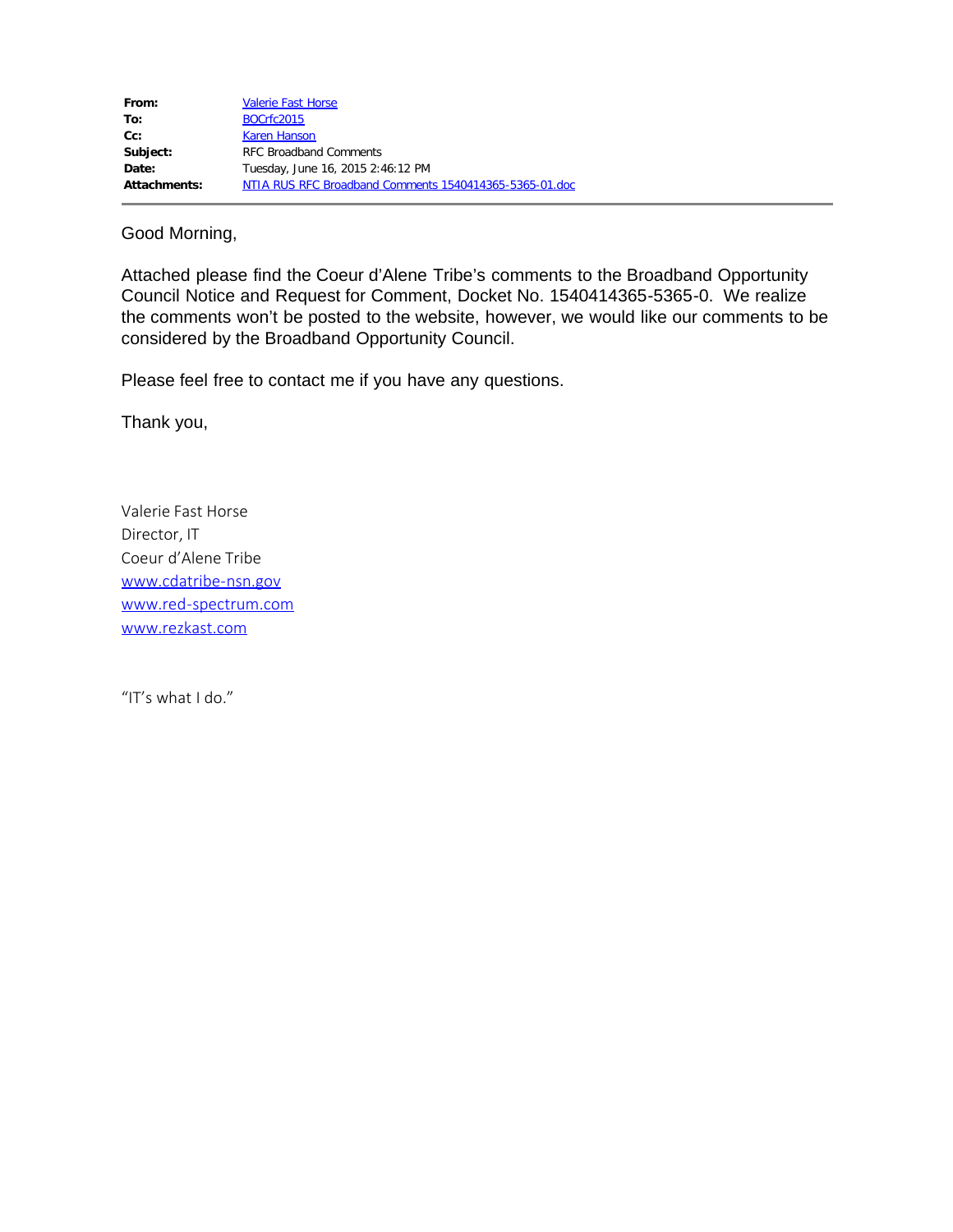## *Broadband Opportunity Council Notice and Request for Comment*

## *Docket No. 1540414365-5365-01*

Robert Matt Administrative Director Coeur d'Alene Tribe P.O. Box 408 Plummer, Idaho 83851

## **Objectives of This Notice**

The RFC requests public input on: (i) Ways the federal government can promote best practices, modernize outdated regulations, promote coordination, and offer more services online; (ii) identification of regulatory barriers to broadband deployment, competition, and adoption; (iii) ways to promote public and private investment in broadband; (iv) ways to promote broadband adoption; (v) issues related to state, local, and tribal governments; (vi) issues related to vulnerable communities and communities with limited or no broadband; (vii) issues specific to rural areas; and (viii) ways to measure broadband availability, adoption, and speed.

(ii) identification of regulatory barriers to broadband deployment, competition, and adoption;

In our experience, the Davis Bacon Act has artificially inflated the costs of our USDA BIP Fiber to the Home project. We recommend excluding infrastructure projects from the Davis-Bacon requirements due to the high cost of project implementation. Also we recommend allowing tribes the ability to determine fair wage compensation for infrastructure construction workers.

We found that the current budget and procurement requirements for USDA RUS funded projects are duplicative of our own internal processes and cause unnecessary delays to the point of missing entire construction windows. Empower Tribes (or at least states) to use our own internal processes for contract approval. Delegate authority to the Tribe (or local offices) to sign off and approve contracts and other documents required to keep projects moving.

We are also recommending longer lead times between Notices of Funding Availability and deadlines to submit applications.

## (iv) ways to promote broadband adoption;

The Coeur d' Alene Tribe's Information Technology Department provides free broadband through our Community Technology Center open lab. It is equipped with 40 donated, used computers. We recommend funding toward equipping and operating, and staffing computer technology centers with the goals of providing technical assistance, training and outreach programs designed to benefit local communities.

(v) issues related to state, local, and tribal governments;